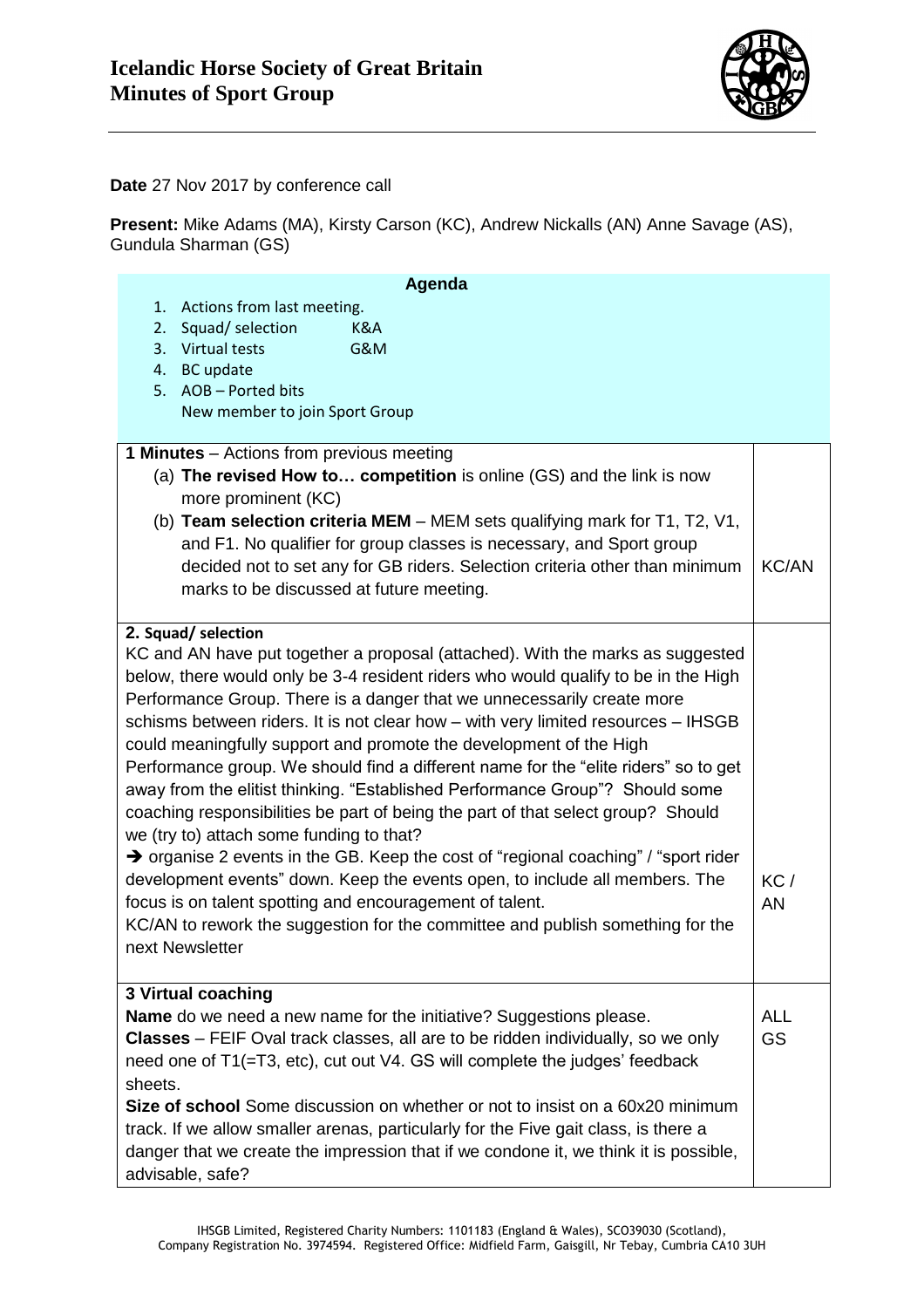

| MA will speak to Magnus S for advice. To be decided.                                 | MA        |
|--------------------------------------------------------------------------------------|-----------|
| Video hosting – youtube, or private? Agreed to go for youtube unlisted, or find      |           |
| out more about aprivate channel? (Use our limited resources for other things) AN     | AN        |
| to ask about how to set up a private youtube channel.                                |           |
| Privacy Part of the agreement is to share the link with the other riders who         |           |
| submitted a test during that month.                                                  |           |
| Closed fb group for participants. This will hopefully build community and            |           |
| encourage mutual support amongst participants. Members will be taken off the         |           |
| list, if they do not participate for 3 consecutive months (part of the agreement).   |           |
| Cost £15 per test, £10 to go to judges, the cost depends a bit on the quality of the |           |
| feedback → MA to speak to judges about realistic level of payment. Once judges       | МA        |
| have been identified, MA will also send out a test video for feedback, so we can     |           |
| communicate a realistic level of the quality of feedback we expect from judges.      |           |
| Admin Judges are to be paid by IHSGB. We could offer a discounted package of         |           |
| say 3 classes for £40 to get initial funds and a level of commitment. We need a      |           |
| person with dedicated admin tasks once the project is running (monitoring returns    |           |
| from judges, looking after feedback send out monthly lists of participants for the   |           |
| the fb group, regular marketing of the initiative on fb and Sleipnir, updating the   |           |
| relevant webpage)                                                                    |           |
| Judges Aim to find 3-4 willing judges, suggested turn-around time is 7 days. In      |           |
| order for this to be not too much pressure on any one judge, it might be an idea to  |           |
| allocate one name to a given week in the month. Otherwise a 7day turn around         |           |
| could prove to be very fiddly.                                                       |           |
| 4 BC update - MA is actively recruiting judges, KC will publish which classes will   | MA/KC     |
| be offered.                                                                          |           |
| 5 AOCB                                                                               |           |
| (a) Letter(s) regarding ported bits Following Mette's letter, there was a            |           |
| discussion on fb, including a question as to the decision-making                     |           |
| structures. The response letter from FEIF also added a few comments on               |           |
| fb. The Group feels that the view expressed by FEIF is reasonable. A                 |           |
| second question would be whether we should respond to the discussion                 |           |
| on fb.                                                                               |           |
| But for the next newsletter (deadline 16 <sup>th</sup> Dec) MA will write a general  | MA        |
| article on how decisions are taken at national level and at FEIF and how             |           |
| the processes work together.                                                         |           |
| (b) New member to join Sport Group It was decided to invite Lu Crawford to           | <b>MA</b> |
| join the group                                                                       |           |
|                                                                                      |           |
| DONM Wed 10 <sup>th</sup> Jan 2018                                                   |           |
| whypay $\rightarrow$ 033 3443 3443 - room 17581773 - PIN 6952                        |           |
|                                                                                      |           |
| GMS, 27/11/2017                                                                      |           |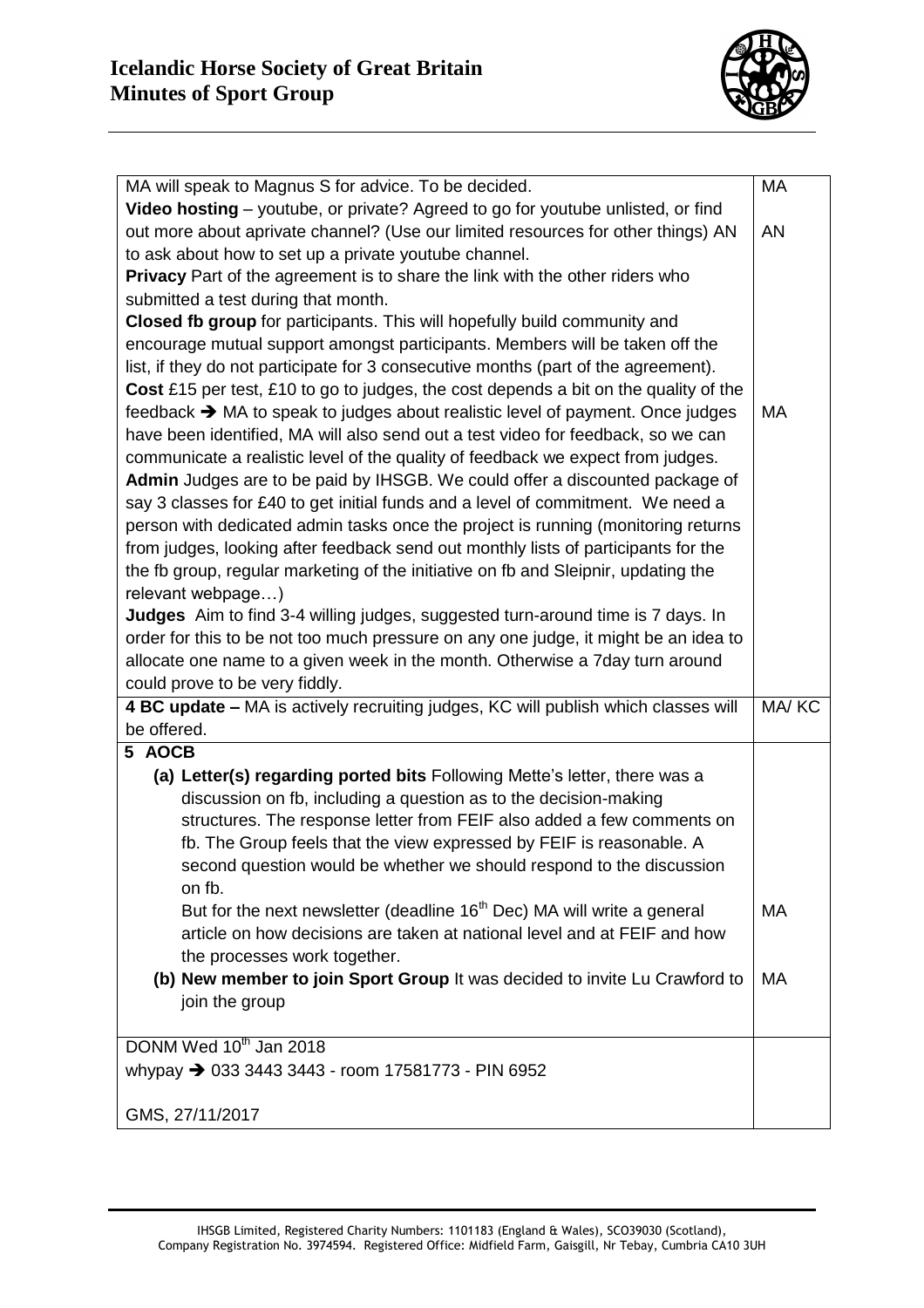

# **IHSGB Sport Squad – KC and AN**

## **Proposal (draft 11.17)**

Collectively, the Sport Squad – to encourage performance, skill and understanding to attain high level sport performance at A and B sport.

## **High Performance Group**

Identified riders' who have attained the following in Sport A over a 12 month period prior to beginning of year:

 $T1, T2, V1 - 6.2$  $F1 - 6.0$  $PP1 - 6.0$  $P1 -$ P2 – Below 8.5 seconds

## Objective:

To take the pressure from this group about performance by;

- Offering support an open line to discuss all aspects of concerns, offer support in management of horse for competition,
- To assist in identifying events to perform at.
- Offer the keys to unlock further doors….

# **Talent ID Group**

Perceived to have talent either as: a rider, a horse or rider/horse combination Riders must be 15 years or older Horses should be 5 years or older

## Objective:

To support the missing links in their development to attain further progress.

- Assist in setting realistic goals
- Assist in setting a training plan: 6 months, 12 months
- Support the development of young horses perceived to have the ability to progress through B sport and beyond.
- Support the co-operation to assist identified individual riders to obtain a higher quality of sport horse.

## **Open talent ID for Sport**

- Host 2 events, one North, one South.
- Invite any IHSGB member to attend.
- Ambitious sport riders
- Talented sport horses
- Basic schooling knowledge must be displayed and will be observed to assist decisions.
- Show and tell performance on oval track / pace track to show understanding of track etiquette and understanding of high level performance requirements.
- Open discussion about sporting ambition and perception of developing as a sport rider.